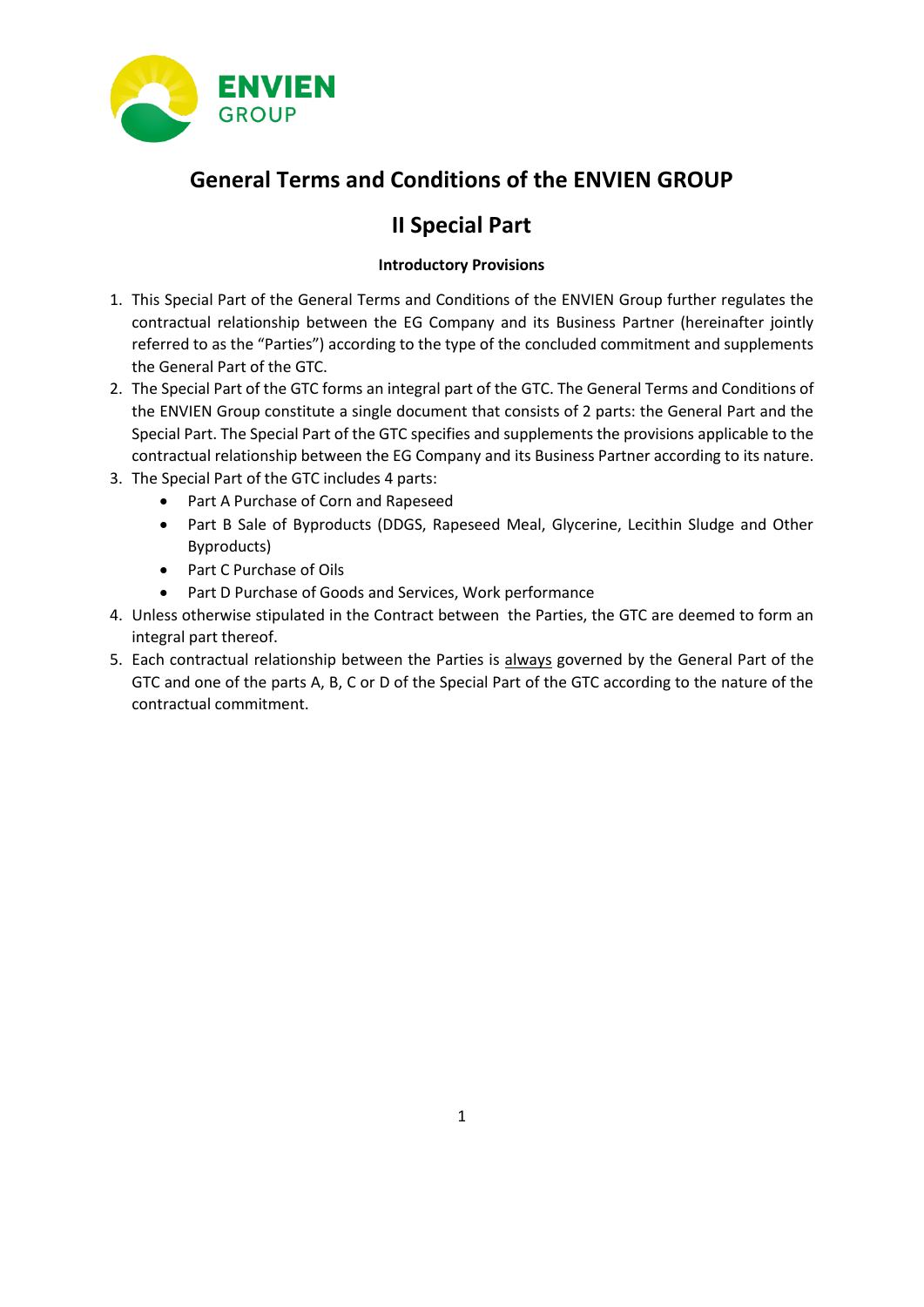

# **Special Part C**

## **Purchase of Oils**

### **Article I Introductory Provisions**

- 1. This Special Part C of the GTCs regulates the contractual relations between EG as the buyer (hereinafter referred to as the "**Customer**") and its business partners as sellers (hereinafter referred to as the "**Supplier**") in the sale of oils and other commodities as specified in paragraph 2 of this Article under purchase contracts concluded between the Supplier and the Customer (hereinafter referred to as the "**Contract**"). **"Parties"** means a joint designation of the Customer and Supplier, who have jointly entered into a legal relationship under the Contract; a "Party" in singular means either party to the concluded Contract.
- 2. The subject-matter of these purchase contracts is the purchase of the following commodities:
	- a) UCO used cooking oil,
	- b) sunflower oil,
	- c) rapeseed oil,
	- d) palm oil,
	- e) soybean oil,
	- f) free fatty acids,
	- g) fatty acid methyl ester,
	- h) or other commodities as specified in the Contract,

(hereinafter referred to as the "**Commodity**").

### **Article II**

### **Specification of Commodity Quantity and Supplier's Obligations Regarding the Commodity**

1. The Supplier agrees to supply the Commodity under the Contract and of the quality according to the quality specification of the given Commodity attached in the relevant annex to the Contract (hereinafter referred to as the "Quality Specification").

### **Article III**

### **Basic Terms and Conditions for Commodity Delivery**

### **1. Commodity Quantity**

- 1.1 The Supplier shall supply to the Customer the quantity of the Commodity agreed in the Contract, with a deviation of +/-5%. The Commodity must be properly secured so that its transport to the place of unloading is not endangered and so that it arrives to the place of unloading in good conditions corresponding to the arrangements of the Contract and these GTCs.
- 1.2 The Parties agree that if the Supplier delivers to the Customer the quantity of the Commodity in excess of the quantity under paragraph 1.1 and the Customer accepts such delivery, the delivery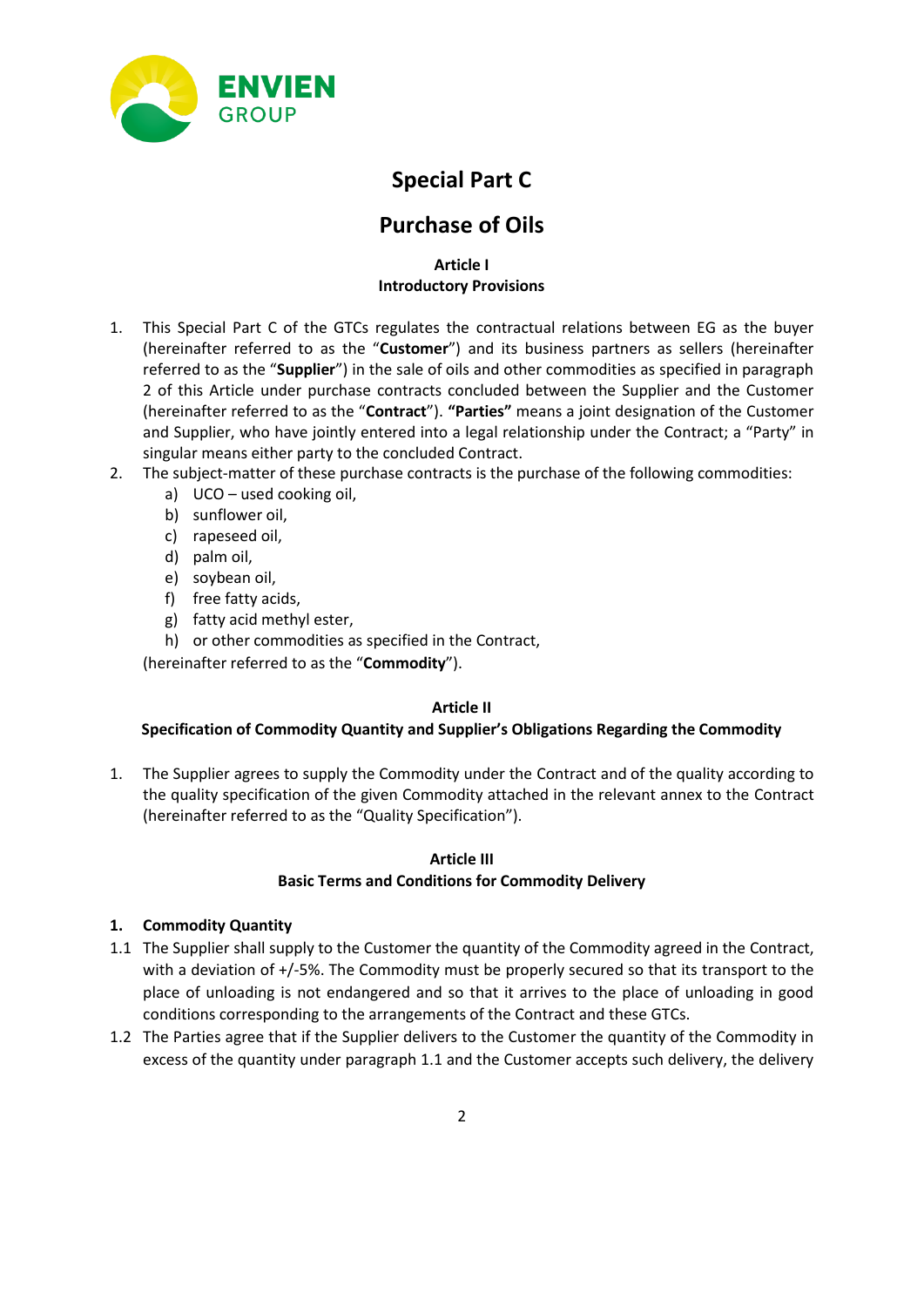

of such Commodity (exceeding the quantity under paragraph 1.1) will be subject to the provisions of the Contract.

### **2. Time and Place of Delivery**

- 2.1 Individual Commodity deliveries will be made based on mutually agreed delivery schedules submitted by the Customer to the Supplier by means of electronic communication (hereinafter referred to as the "DS"). A mutually agreed DS is binding on the Parties and the Supplier agrees to make Commodity deliveries in accordance with the DS, i.e. to deliver the Commodity to the Customer at the agreed time and in the agreed quantity according to the DS.
- 2.2 The place of delivery is the contractual warehouse of the Customer, unless otherwise agreed; the transport of the Commodity will be provided in accordance with the agreed Incoterms®2020 rule.
- 2.3 If the Supplier fails to deliver the Commodity in accordance with the DS, the Customer is entitled to refuse and not accept the delivery. In such an event, all costs related to the transport and return of the Commodity to the Supplier shall be borne by the Supplier.
- 2.4 Any change in the delivery parity agreed in the Contract (or in the accepted order) can only be made by a written amendment to the Contract (or a written change of the order). The Customer or Supplier are entitled to a reasonable reimbursement of the costs of Commodity transport in accordance with the change in parity.

#### *Special provisions concerning the place of delivery of the Commodity on the Customer's premises in Leopoldov*

- 2.5 If the place of delivery of the Commodity agreed in the Contract is the Customer's contractual warehouse in Leopoldov, the logistics and transport, including the weighing system, are managed in the Customer's electronic time slot management system (hereinafter referred to as the "TSM") in accordance with the following provisions 2.6 to 2.10 of this Article of the GTCs.
- 2.6 If the Supplier arranges the transport of the Commodity under the Contract itself (or through a third party – carrier), after concluding the Contract, the Supplier shall immediately register in the Customer's electronic TSM by entering its e-mail address specified in the Contract. Each Commodity delivery is scheduled in the electronic TSM by selecting free time slots for the Commodity delivery.
- 2.7 Each Commodity delivery is assigned a unique identification number in the TSM, the so-called TSM ID code (hereinafter referred to as the "TSM ID"). The Supplier, or its carrier, is obliged to identify itself by the TSM ID when delivering the Commodity to the Customer's premises in Leopoldov.
- 2.8 Each Commodity delivery will be made based on a confirmed time slot. After selecting the time slot, the Customer will receive a notification e-mail containing the TSM ID, the agreed date and time of delivery, the place of unloading, carrier identification, Commodity type, Commodity quantity and the type of the means of transport. A confirmed time slot is binding on the Parties and the Supplier agrees to make Commodity deliveries in accordance with the confirmed time slot, i.e. to deliver the Commodity to the Customer at the agreed time and in the agreed quantity according to the confirmed time slot.
- 2.9 The Supplier acknowledges that without proper login and registration in the TSM and without identification by a specific TSM ID upon entry to the Customer's premises in Leopoldov, the Customer is entitled to refuse and not accept the delivery of the Commodity. In such an event, all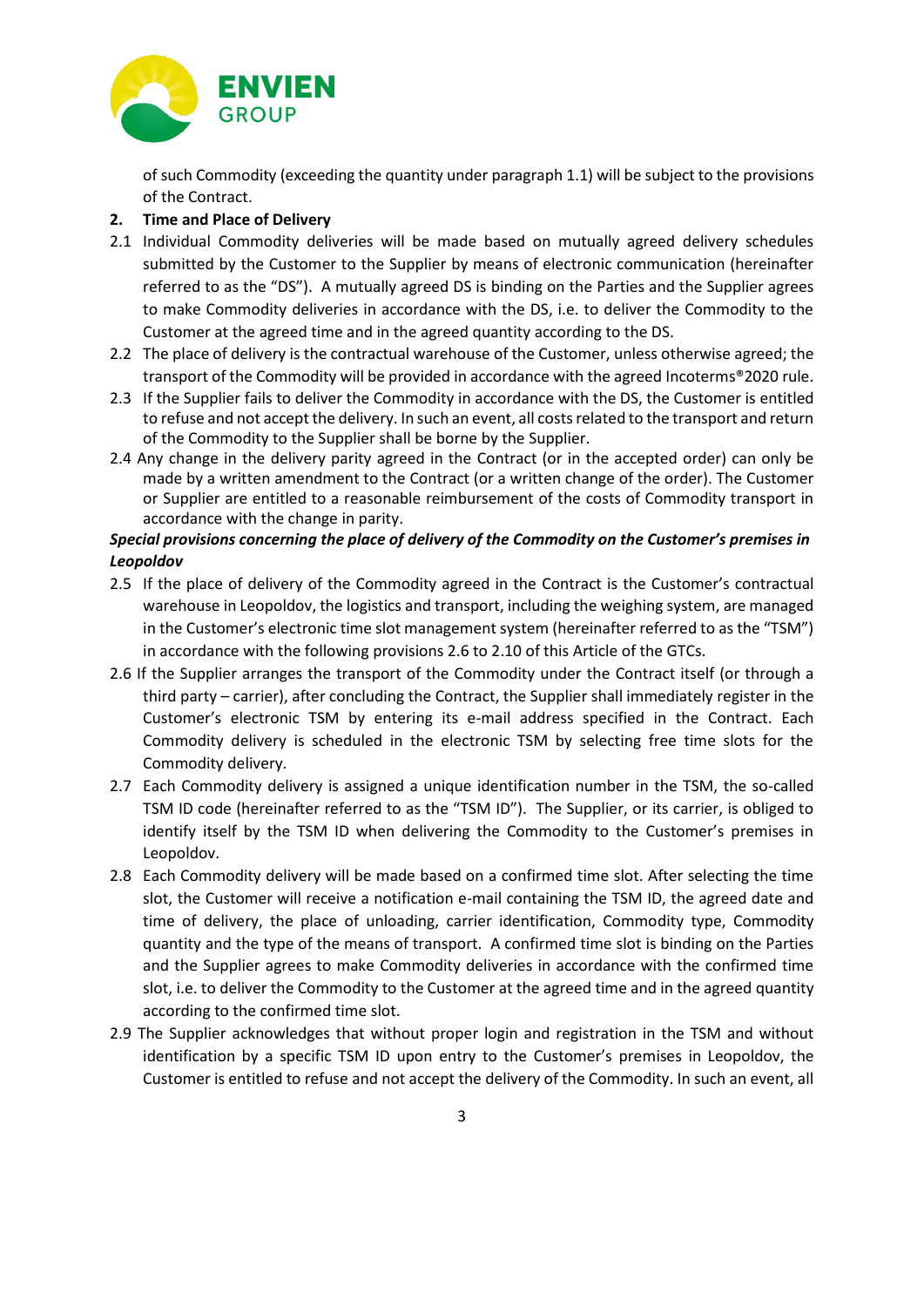

costs related to the transport and return of the Commodity to the Supplier (including, without limitation, demurrage) shall be borne by the Supplier. The delivery of the Commodity will not be deemed to have been made properly and on time.

2.10 The place of delivery is the contractual warehouse of the Customer at Trnavská cesta in Leopoldov, with the place of unloading specified in the confirmed time slot; the transport of the Commodity will be provided in accordance with the agreed Incoterms®2020 rule.

#### **3. Delivery Transport**

- 3.1 If the transport of the Commodity is arranged by the Customer, the Supplier undertakes to check:
	- a) the identification details of the means of transport (hereinafter referred to as the "MT") and the identity of the driver of the MT in order to verify their authorisation to provide Commodity transport for the Customer;
	- b) Commodity storage space in order to verify that it contains no other commodity or other products;
	- c) the cleanliness of the MT, the method of ensuring that the Commodity cannot be deteriorated during transport to the place of delivery, in particular that the MT had not transported any toxic or hazardous material, fertilisers, etc.;
	- d) checking the car seal to prevent any losses during transport;
	- e) the weight of the loaded MT, so that it does not exceed the maximum permissible weight in accordance with the legislation in force at the place of loading and unloading of the Commodity and at all points through which the transport takes place.

The Supplier shall make a record of the facts under c) and d) in the delivery note. If any deficiencies are identified during the inspection referred to in the first sentence, the Supplier agrees to notify the Customer thereof before loading the Commodity onto the means of transport and in the event that there is a deficiency in the security that might cause deterioration of the Commodity during transport, the Supplier shall notify the Customer as soon as such a deficiency has been identified and follow the Customer's instructions. The Supplier is not entitled to load the Commodity onto the means of transport in respect of which deficiencies have been identified, nor is the Supplier entitled to dispatch the Commodity without the Customer's consent if deficiencies have been identified in the security that might cause deterioration of the Commodity. If the Supplier has failed to notify the Customer of deficiencies, the Supplier shall be liable for Commodity defects under paragraph 6. second sentence.

- 3.2 If the transport of the Commodity is arranged by the Supplier, the Supplier undertakes to:
	- a) use for transport a MT suitable for transporting the Commodity; is prohibited from using a MT which has transported toxic or hazardous material, fertilisers, etc.;
	- b) ensure that all MT intended for the transport of the Commodity are clean, properly secured and ensure that the Commodity will not deteriorate during its transport to the place of unloading;
	- c) transport the Commodity separately from any other products;
	- d) keep records of documents of the type of goods transported by the MT and the records of cleaning the MT and present them to the Customer upon request;
	- e) transport by the MT such quantity of the Commodity that the weight of the loaded MT does not exceed the maximum permissible weight in accordance with the legislation in force at the place of loading and unloading of the Commodity and at all points through which the transport takes place;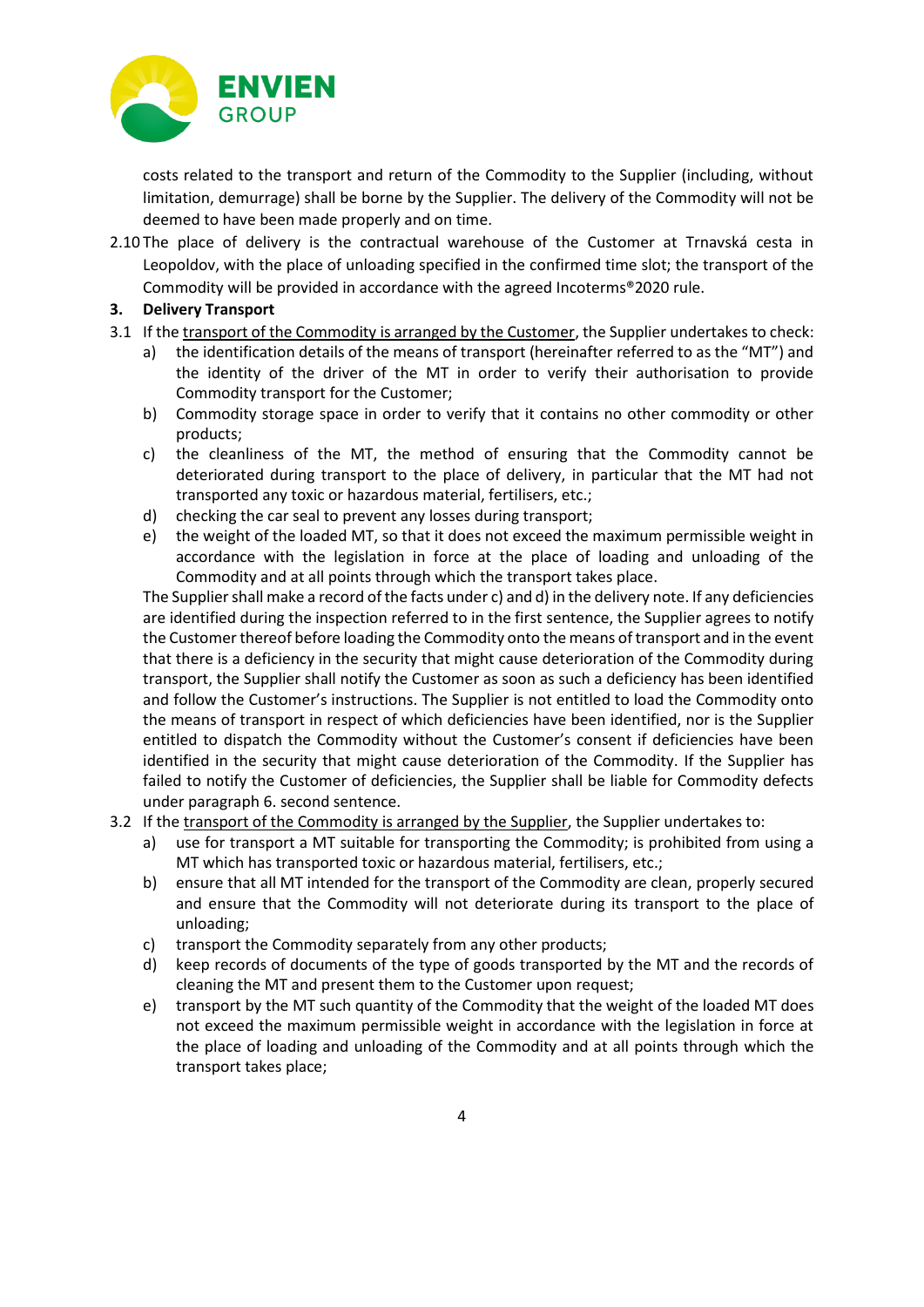

e) ensure that the MT is regularly cleaned and disinfected and that the transport containers or tank semi-trailers do not contain any residues and odours from the previous loading; the records of cleaning and disinfection of the MT must be kept in the vehicle logbook;

#### **4. Acceptance of Delivery**

- 4.1. The Supplier shall deliver a duly completed delivery note with each delivery of the goods to the Customer. Only a delivery note that is legible and contains correct, true and fully completed details under paragraph 4.2 is considered a duly completed delivery note.
- 4.2. The delivery note must contain the correct Customer Contract number, records according to paragraph 3.1c) and d), fully and correctly completed part "Sustainability" in accordance with the requirements of the ISCC system ([https://www.iscc-system.org/wp](https://www.iscc-system.org/wp-content/uploads/2017/02/ISCC_203_Traceability_and_Chain-of-Custody_3.0.pdf)[content/uploads/2017/02/ISCC\\_203\\_Traceability\\_and\\_Chain-of-Custody\\_3.0.pdf\)](https://www.iscc-system.org/wp-content/uploads/2017/02/ISCC_203_Traceability_and_Chain-of-Custody_3.0.pdf), Commodity type, weight (net, tara, gross), tractor and semi-trailer licence plate numbers.
- 4.3. In the event that a duly completed delivery note is not delivered together with the delivery, the Customer is entitled to refuse and not accept the delivery of the Commodity. In such an event, all costs related to the transport and return of the Commodity to the Supplier (including, but not limited to demurrage) shall be borne by the Supplier.
- 4.4. The Customer or a Customer's contractual partner will also confirm in writing the receipt of the delivered Commodity on the relevant transport document.

#### **5. Ownership**

- 5.1 The Supplier agrees to ensure that the Commodity is wholly owned by the Customer at the time of the transfer of ownership to the Customer and that it is free from any third party right.
- 5.2 The ownership of the Commodity is transferred from the Supplier to the Customer at the moment of its unloading at the place of delivery.

#### **6. Liability for Defects**

The Supplier is liable for defects in the Commodity at the moment when the risk of damage to the Commodity is transferred to the Customer (depending on the delivery term agreed for the respective Commodity delivery). If the Customer identifies any defects when weighing or after unloading the Commodity at the place of unloading, the Commodity will be considered to have had defects at the time of loading onto the means of transport.

#### **7. Contractual Penalty and Replacement Purchase**

- 7.1 If the Supplier fails to deliver the Commodity to the Customer properly and on time in accordance with the terms and conditions of the Contract or these GTCs, the Customer is entitled to claim from the Supplier a contractual penalty of 0.5% of the price for the delivery with which the Supplier is late, for each day of delay.
- 7.2 In the event that the Supplier fails to deliver the Commodity to the Customer properly and on time even within 5 days of the requested date, the Customer is entitled to claim from the Supplier, in addition to the contractual penalty referred to in paragraph 7.1, the payment of a contractual penalty of 15% of the price for the delivery with which the Supplier is late.
- 7.3 If the Supplier fails to deliver the Commodity properly and on time even within 5 days of the requested delivery date, the Customer is entitled, exercising due professional care, to purchase the Commodity from a third party, and is entitled to claim from the Supplier compensation for damage caused by the acquisition of the Commodity from the third party; the Parties agree that the amount of damage in such an event equals a positive difference between the purchase price, for which the Customer demonstrably buys the Commodity from a third party and the purchase price for the Commodity under the Contract. The Supplier agrees to compensate the Customer for damage in the amount of the difference according to the previous sentence. The Customer is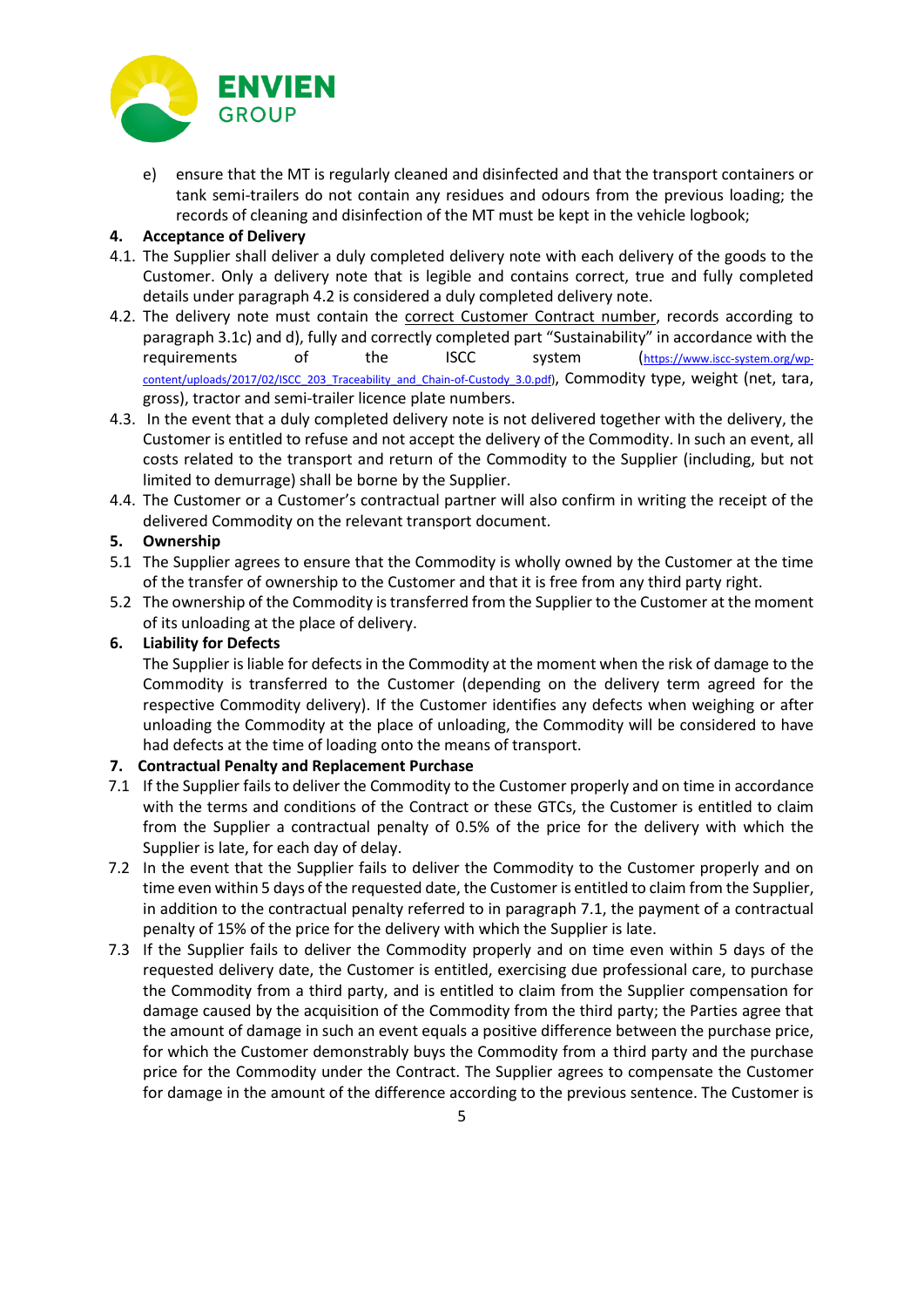

entitled to proceed in accordance with the first sentence even if the Supplier's default or delay is caused by an obstacle that has occurred independently of the Supplier's will and prevents the Supplier from fulfilling its obligation.

#### **Article IV Purchase Price and Payment Terms**

- 1. Decisive for the calculation of the total purchase price for the Commodity is the weight of the Commodity determined on an officially calibrated scale at the place of unloading of the Commodity and adjusted in the manner according to these GTCs.
- 2. The Supplier is entitled to the payment of the purchase price, provided that all the conditions below are met:
	- a) the Supplier has duly delivered the Commodity to the agreed place of delivery, in accordance with the quality specification; for the Commodity which was delivered according to the delivery note confirmed by the Customer or a Customer's contractual partner;
	- b) the Supplier has delivered to the Customer a delivery note containing true, correct and full information under Article III paragraphs 4.1 and 4.2, and for the delivery of UCO a commercial document for the transport of animal by-products and derived products not intended for human consumption in accordance with Regulation (EC) No. 1069/2009 or other relevant legislation.
- 3. The Customer agrees to pay the Supplier the purchase price after the claim for payment has arisen, within the maturity period under the Contract, which begins to run from the date of invoice delivery by the Supplier. Invoice payment date is the date of debiting the amount due from the Supplier's bank account.
- 4. No payment made by the Customer implies acceptance of the delivered Commodity and in no way limits any claims or rights that the Customer may have against the Supplier.
- 5. The Supplier agrees to issue an invoice for each separate delivery of the Commodity within 15 days of its execution, solely based on a delivery note confirmed by the Customer and delivered to the Supplier in accordance with the legislation.
- 6. In the event of a late invoice payment by the Customer, the Parties agree on a late payment interest of 0.02% of the outstanding amount for each day of delay.

#### **Article V**

### **Quantity, Quality Control and Claims for Commodity Defects**

- 1. The Supplier shall deliver the Commodity so that it meets the quantity and quality as specified in the Contract and these GTCs. If the Commodity delivery is not in accordance with the Contract or these GTCs, the Commodity has defects.
- 2. Before unloading the Commodity at the place of unloading, the Customer (itself or through its contractual partner) agrees to carry out an inspection of the Commodity's quality parameters in order to detect any Commodity defects. If the Commodity has defects according to the previous sentence, the Customer is entitled to refuse and not accept such delivery of the Commodity.
- 3. If quality defects are identified during the Commodity inspection under paragraph 2, the Customer agrees to notify the Supplier thereof before refusing the delivery and the Supplier is entitled to check the quality of the Commodity at the point of unloading. The Parties agree that if: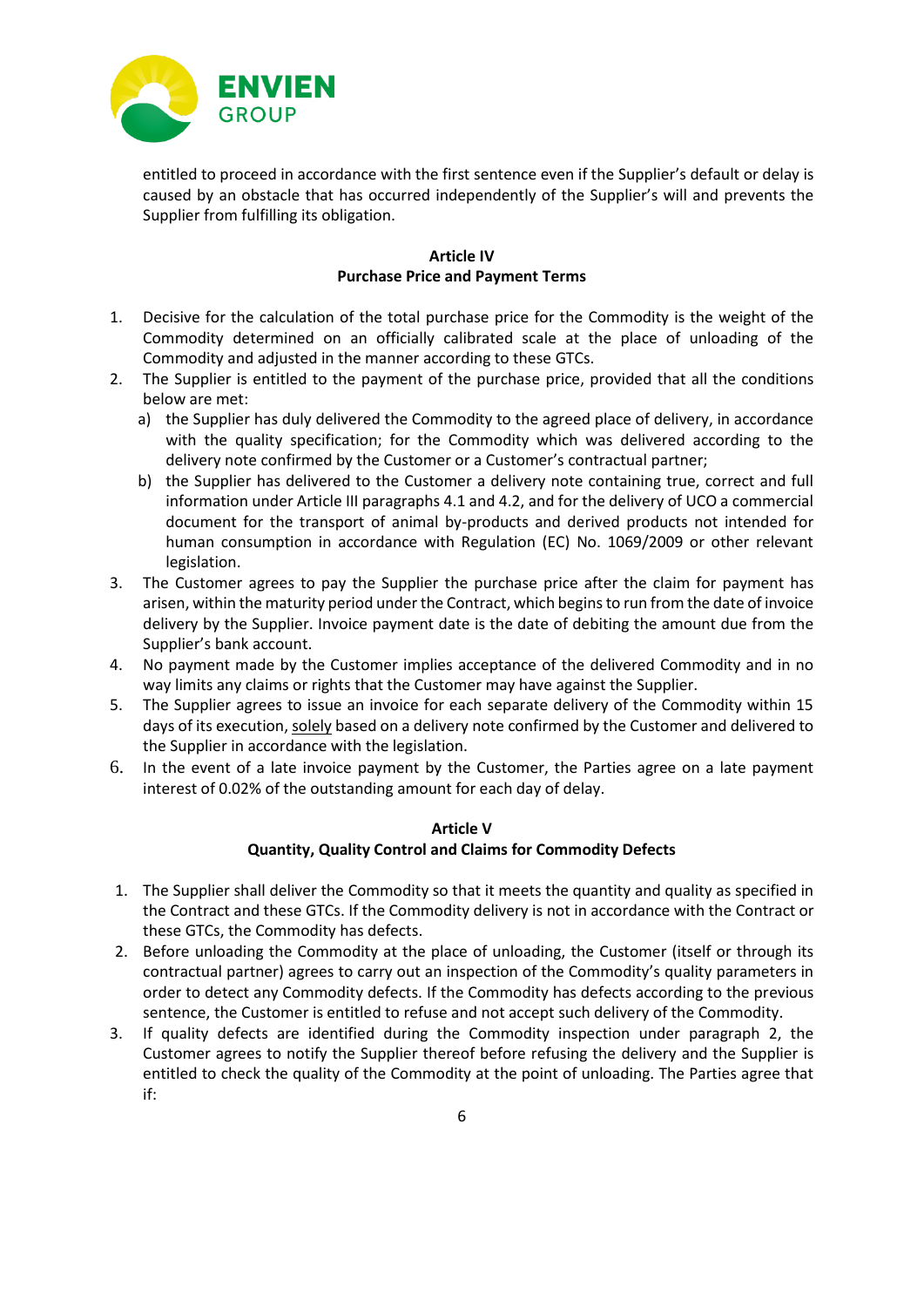

- a) the Supplier agrees with the Customer's opinion on the quality of the Commodity before its unloading and the Parties do not agree on the amount of discount on the purchase price for the Commodity delivery due to quality defects, the Customer has the right to refuse the delivery;
- b) the Supplier agrees with the Customer's opinion on the quality of the Commodity before its unloading, the Commodity can be used by the Customer and the Parties have agreed on the discount on the price or on determining the weight of the delivery for the purpose of calculating the purchase price, the Customer will accept the delivery;
- c) the Supplier does not agree with the Customer's opinion on the quality of the Commodity before unloading and the Parties fail to agree on the quality of the Commodity within 12 hours of the Supplier being notified of the Customer's opinion:

ca) if the Supplier's representative participates in the sampling of the supply by the Customer within 6 hours of notification of the Customer's opinion to the Supplier, an analysis of the quality parameters will be carried out in the Customer's laboratory; and

caa) if the results of the analysis carried out in the Customer's laboratory show that the quality of the delivered Commodity corresponds to the quality specification, the Customer shall accept and pay the agreed purchase price for the delivered Commodity;

cab) if the results of the analysis carried out in the Customer's laboratory show that the quality of the delivered Commodity does not correspond to the quality specification and the Supplier agrees with the results of this analysis, the Customer is entitled to refuse the delivery or if it can still be used by the Customer despite quality defects, to unilaterally determine an appropriate discount on the purchase price and accept the Commodity;

cac) if the results of the analysis carried out in the Customer's laboratory show that the quality of the delivered commodity does not correspond to the quality specification and the Supplier does not agree with the results of this analysis, the Parties shall proceed in accordance with paragraph 5;

cb) if the Supplier's representative does not participate in the sampling of the delivery by the Customer within 6 hours of notification of the Customer's opinion to the Supplier, the Customer will invite an independent party to take a new sample and the Parties shall proceed in accordance with paragraph 5.

- 4. An independent party means:
	- a) SGS SLOVAKIA spol. s r.o., with its registered office at Kysucká 14, 040 11 Košice, ID No. 31 350 810;
	- b) BUREAU VERITAS SLOVAKIA spol. s r.o., with its registered office at Plynárenská 7/B, 821 09 Bratislava, ID No. 35 914 823; or
	- c) Intertek s.r.o., with its registered office at Sokolovská 131/86, 186 00 Prague, ID No. 257 62 982.
- 5. If the Supplier does not agree with the results of the analysis under paragraph 3. cac) or does not participate in the sampling of the delivery under paragraph 3.cb), the Customer or an independent party will divide the sample taken into four parts, whereas the Customer or the independent party will hand over one part or make sure that it is handed over to the Supplier, two parts are designed for the Customer and one part will be sent by the Customer or the independent party for testing in an accredited laboratory. An accredited laboratory means:
	- a) I.M.U. with its registered office at Stolzenthalergasse 21, A-1080 Vienna, or Mannsworther Strasse 28, A-2320 Schwechat; or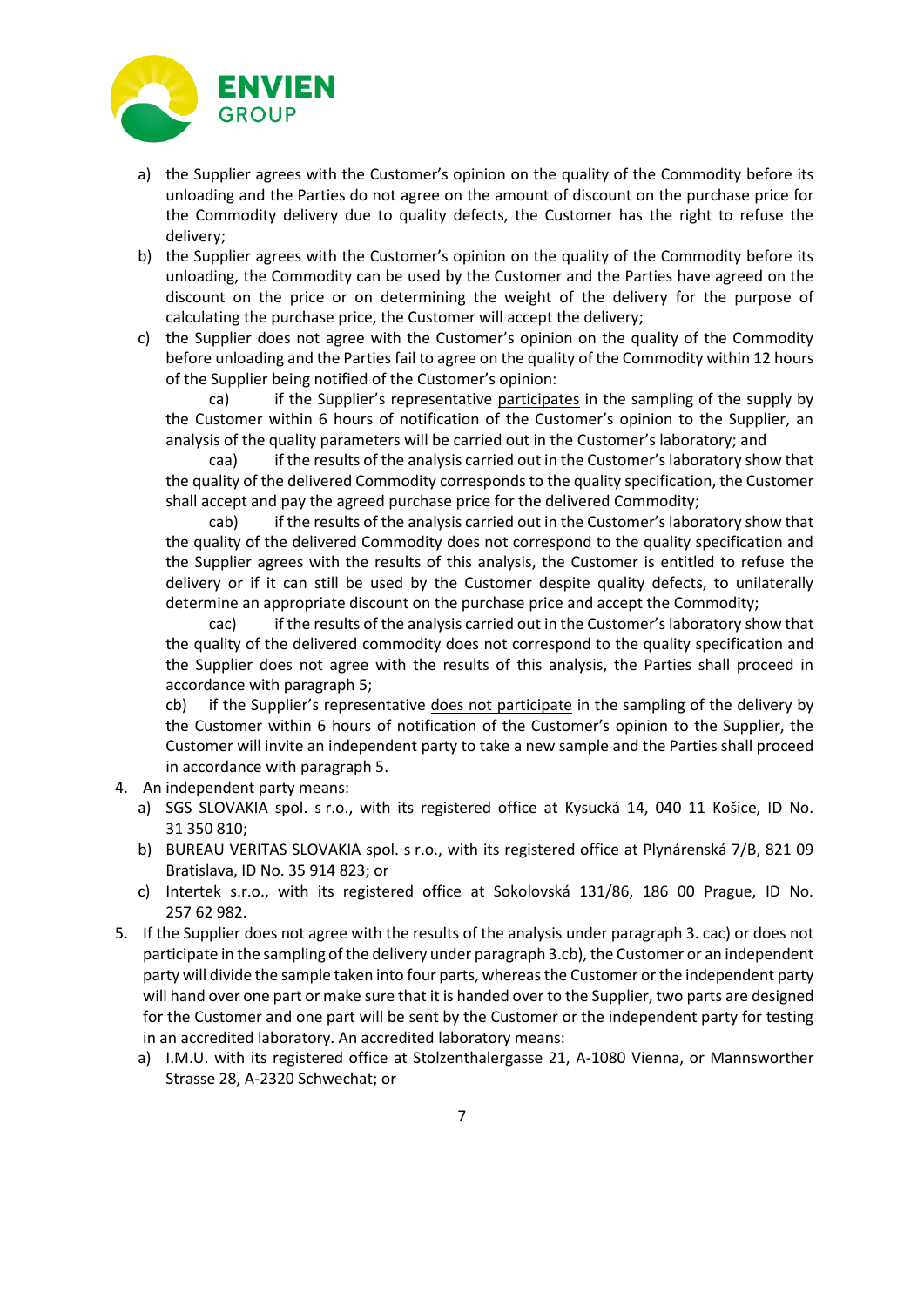

- b) VÚRUP, a.s., with its registered office at Vlčie Hrdlo, P.O.BOX 50, 820 03 Bratislava, ID No. 35 691 310.
- 6. The results obtained by an accredited laboratory as part of reproducibility of a particular method are binding on the Parties. If the results obtained in an accredited laboratory have shown that the quality of the delivered Commodity corresponds to the quality specification, the Customer shall accept and pay the agreed purchase price for the delivered Commodity. If the results obtained in an accredited laboratory have shown that the quality of the delivered Commodity does not correspond to the quality specification, the Customer is entitled to refuse the delivery or to unilaterally determine a reasonable discount on the purchase price based on the results of this analysis. The costs of the analysis of the sample in an accredited laboratory are borne by the Party whose opinion on quality has not been confirmed by the analysis.
- 7. Costs other than those referred to in paragraph 5. fourth sentence associated with the quality control of the Commodity in an accredited laboratory, including any costs of the downtime of the MT due to waiting for the Supplier's opinion and the costs of the results of analyses performed are borne by the Party whose opinion on quality was not confirmed by the relevant analysis.

## **Article VI Sustainability**

- 1. Since the Customer holds certificates demonstrating compliance with the sustainability criteria, it is also necessary for the Supplier to meet the sustainability criteria.
- 2. The Supplier declares that it has a valid sustainability certificate under ISCC or other accepted sustainability system and will submit a copy of this certificate to the Customer upon request.
- 3. In the event that the Supplier does not intend to further maintain its ISCC system or other accepted sustainability system and the validity of the certificate expires during the term of the Contract, the Supplier shall notify the Customer in good time, at least 2 weeks before the expiry of such a certificate. This notification obligation of the Supplier also applies if the Supplier has its ISCC certificate revoked during the performance of the Contract or the certificate is not renewed as a result of an audit of the ISCC or another accepted sustainability system, in which case the Supplier shall notify the Customer forthwith. If the Supplier fails to notify the Customer thereof properly and on time, the Customer is entitled to compensation for damage/all costs incurred by the Customer due to concealing or failing to inform about these facts, and at the same time the Customer is entitled to a contractual penalty of EUR 1,000 for each Contract with the Supplier affected by this breach of the obligation.
- 4. The Supplier agrees to archive all documents necessary to demonstrate compliance with the sustainability requirements for a period of at least 5 years after the termination of the Contract.

In Leopoldov on 1 January 2022

ENVIEN GROUP member companies: **ENVIRAL, a.s. MEROCO, a.s. Poľnoservis, a.s.**